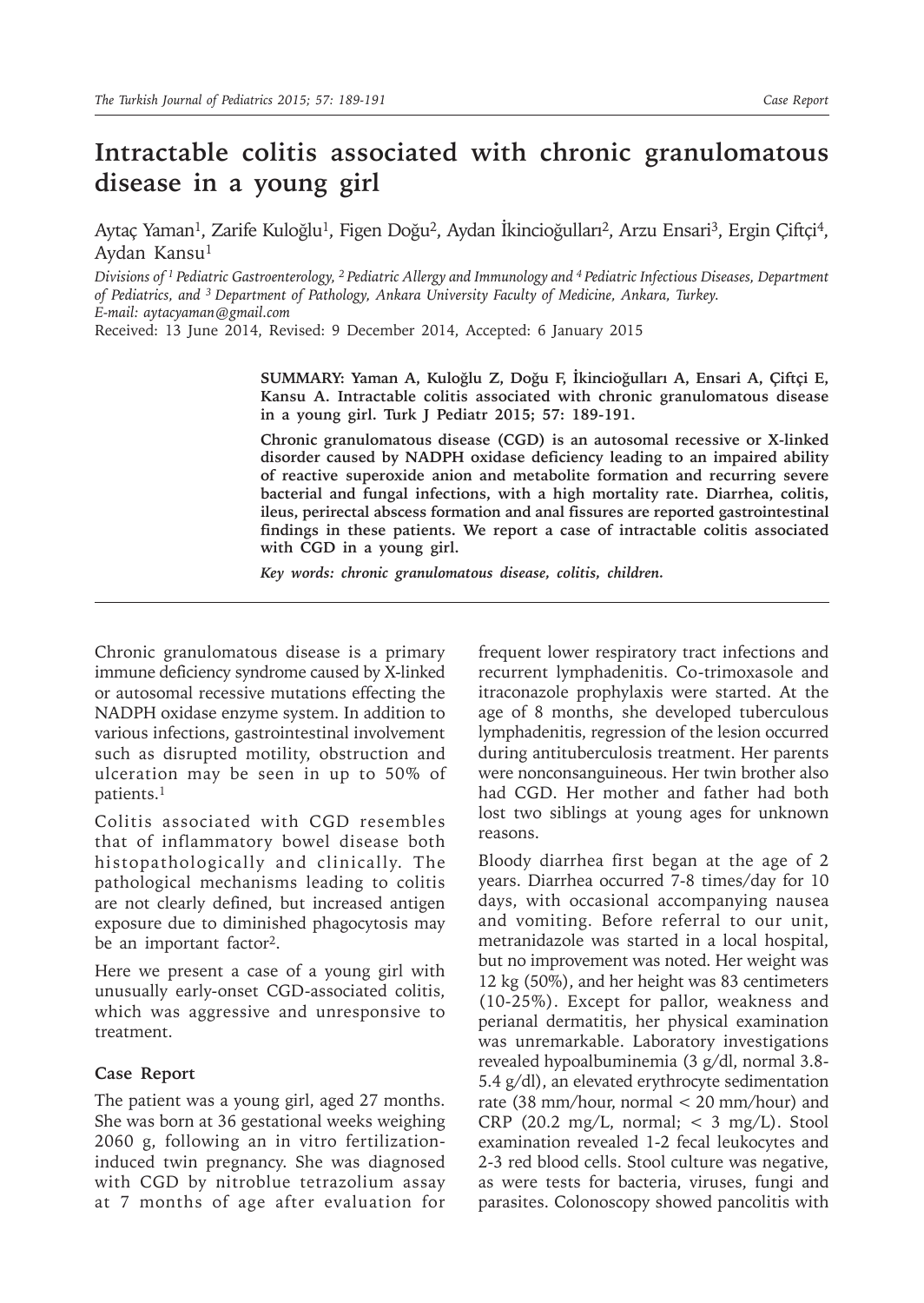diffuse mucosal erythema, mucosal friability and extensive multiple hemorrhagic ulcers. Histopathological examination revealed severe diffuse active colitis characterized by focal ulceration, crypt distortion and cryptitis (Fig. 1). She was diagnosed with ulcerative colitis-



**Fig. 1.** Apparent crypt distortion, cryptitis and mixed inflammation in the lamina propria, forming lymphoid follicles (HE, x200).



**Fig. 2.** Endoscopic appearance of the sigmoid colon.



**Fig. 3.** Duodenal mucosa, showing histiocytic infiltration in the lamina propria (HE, x200).

like colitis associated with CGD; mesalazine (50 mg/kg/day) was initiated. Her symptoms resolved within two weeks.

After 3 months, watery and bloody diarrhea recurred in the patient following varicella infection. Although the infection was under control, her colitis worsened (25-30 movements per day), and she lost weight. All tests were negative for known infectious agents in stool and blood. Intravenous methylprednisolone, loperamide and octreotide infusion therapies failed to decrease stool volume and quantity. She became dependent on total parenteral nutrition. Shortly after, daily subcutaneous granulocyte colony-stimulating factor (G-CSF) (10  $\mu$ g/kg/dose) was added to the treatment regimen but failed to improve the clinical picture. Upper and lower gastrointestinal endoscopies were repeated. Endoscopy showed all gastrointestinal mucosa to be hemorrhagic, fragile and ulcerated (Fig. 2). Histopathology revealed uniform findings throughout the upper and lower gastrointestinal mucosa, granulomalike formation of epithelioid histiocytes in duodenal samples and infrequent pigmented histiocytes in the rectum. On the basis of these findings, she was diagnosed as CGD enterocolitis (Fig. 3). As medical therapies had failed and she had no available donor for hematopoietic stem cell transplantation, mesenchymal stem cell transplantation was planned. Unfortunately, the patient died during the planning process, due to candida sepsis.

## **Discussion**

About half of patients with CGD show evidence of gastrointestinal system (GIS) involvement, which is an important cause of morbidity and mortality. No portion of the GIS is spared, although involvement of the esophagus is rare. Progressive dysphagia, disturbances in motility, esophagitis and epigastric pain are some of the upper gastrointestinal symptoms and findings. Eosinophilic gastritis, gastric abscess formation and gastric wall thickening causing obstruction have been reported<sup>1</sup>. Duodenal biopsy revealed typical findings for CGD in our case; however, no esophagitis or upper gastrointestinal strictures were observed in upper GIS endoscopy. Among the symptoms of colitis, bloody diarrhea was predominant in our case, suggesting an association with